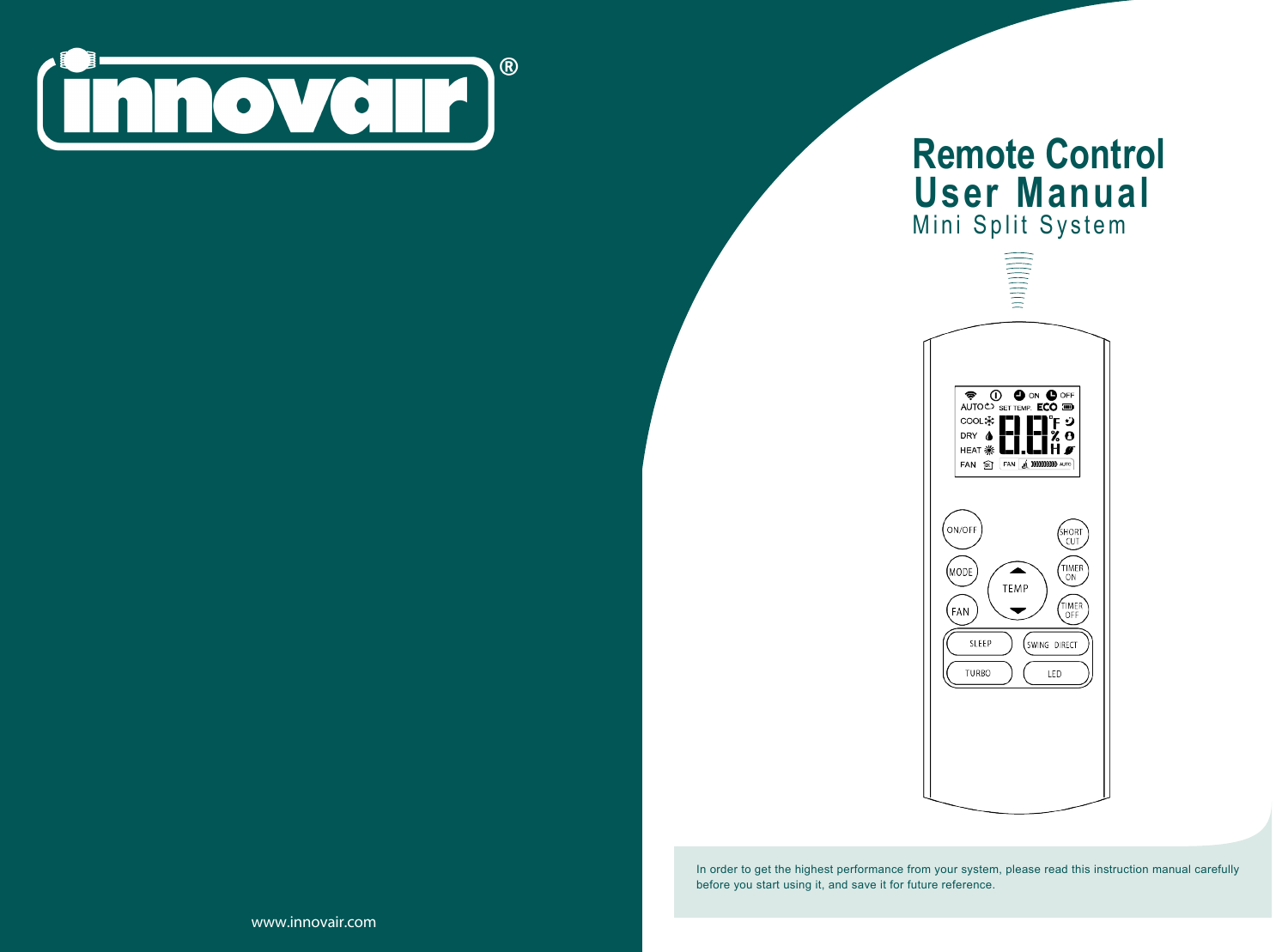# **CONTENTS**

 $\mathbf 0$ 

# Remote Controller Specifications

| Model                     | RCTL-OASISP                             |  |  |
|---------------------------|-----------------------------------------|--|--|
| Rated Voltage             | 3.0V(Dry batteries R03/LR03 $\times$ 2) |  |  |
| Signal Receiving<br>Range | 8m                                      |  |  |
| Environment               | $23^{\circ}$ F~140 $^{\circ}$ F         |  |  |





# **NOTE:**

- $\bullet$  Buttons design is based on typical model and might be slightly different from the actual one you purchased, the actual shape shall prevail.
- All the functions described are accomplished by the unit. If the unit has no this feature, there is no corresponding operation happened when press the relative button on the remote controller.
- Actual remote control may be different from User Manual's illustrations. Please refer to function description for better understanding of your remote.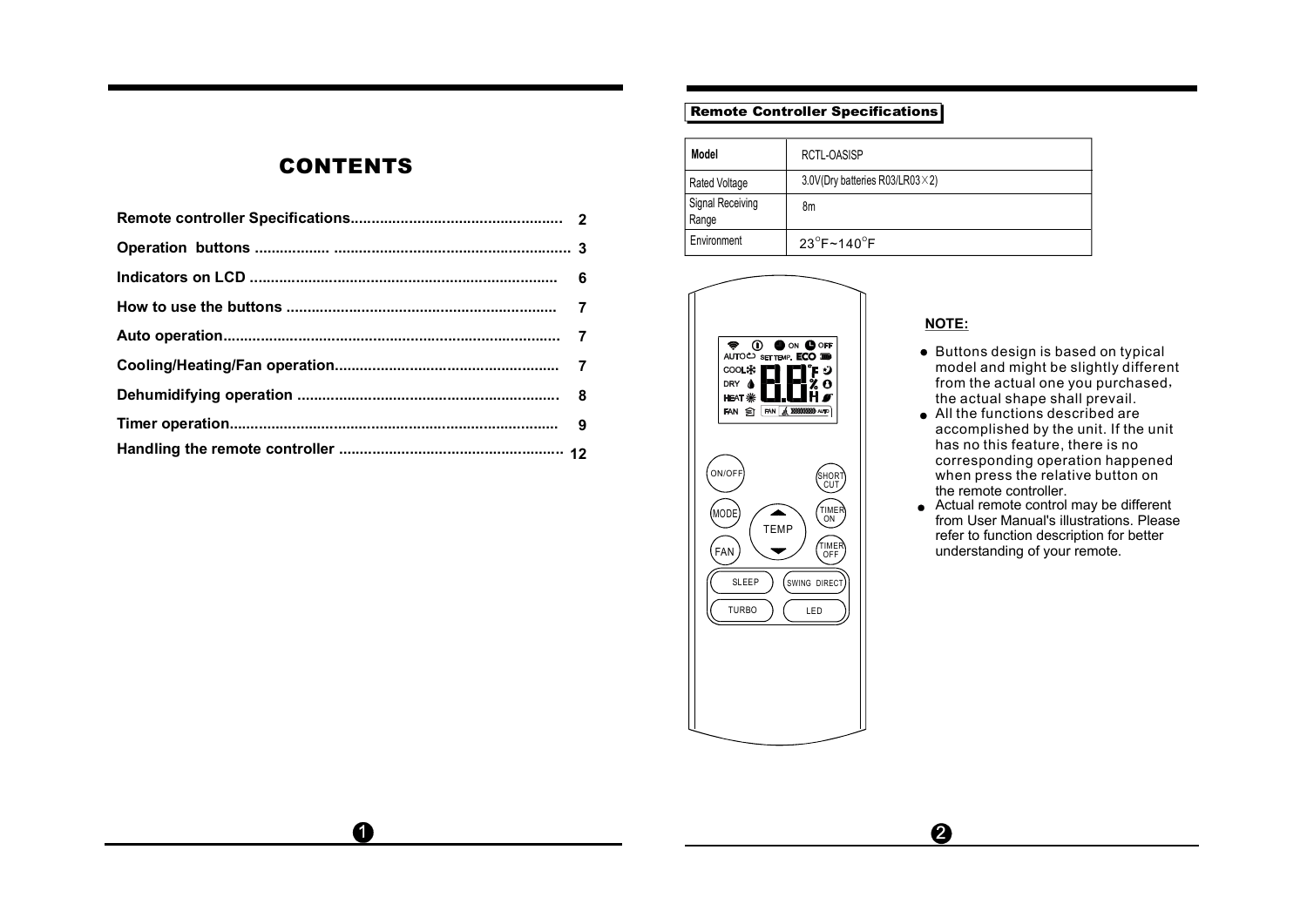# Operation of buttons



### **ON/OFF Button**  $\bullet$ This button turns the air conditioner ON

and OFF.

# 1<br>2  $\bullet$ **MODE Button**

Press this button to modify the air conditioner mode in a sequence of following:  $\rightarrow$  AUTO  $\rightarrow$  COOL  $\rightarrow$  DRY  $\rightarrow$  HEAT  $\rightarrow$  FAN-

*NOTE* :*Please do not select HEAT mode if the machine you pu rchased is cooling only type. Heat mode is not supported by the cooling only appliance.*

### $\Omega$ **FAN Button**

Used to select the fan speed in four steps:  $\rightarrow$  AUTO $\rightarrow$  LOW $\rightarrow$  MED $\rightarrow$  HIGH  $\rightarrow$ 

**NOTE:** You can not switch the fan speed in AUTO or DRY mode.

# **SLEEP Button**

- 4<br>5<br>5  $\overline{\text{AD}}$  **SLEEP Button**<br>
• Active/Disable sleep function. It can  $\overline{4}$   $\overline{4}$   $\overline{3}$   $\overline{4}$   $\overline{9}$   $\overline{8}$   $\overline{9}$   $\overline{8}$   $\overline{9}$   $\overline{10}$   $\overline{11}$ • Active/Disable sleep function. It can<br>
maintain the most comfortable temperature  $\frac{12}{2}$  and save energy. This function is available  $\frac{12}{2}$ on COOL, HEAT or AUTO mode only .
	- For the detail, see " sleep operation" in For the detail, see " s<br>" USER 'S MANUAL".

**NOTE:** *While the unit is running under SLEEP mode, it would be cancelled if MODE, FAN SPEED or ON/OFF button is pressed.*

# **TURBO Button**

❸

Active/Disable Turbo function. Turbo function enables the unit to reach the preset temperature at cooling or heating operation in the shortest time(if the indoor unit does not support this function, there is no corresponding operation happened when pressing this button.)

Push this button to decrease the indoor temperature setting in  $1^\circ$ F increments to 62 $^\circ$ F. **DOWN Button(**  $\rightarrow$  )

Push this button to increase the indoor temperature setting in  $1^\circ$ F increments to  $86^\circ$ F.

*NOTE* :Tempe rature contol is not available in Fan mode.

<u>*NOTE:*</u> Press and hold UP and DOWN buttons together for 3 seconds will alternate the temperature display between the  $^{\circ}$ C &  $^{\circ}$ F scale.

# **<sup>6</sup>** SHORTCUT Button

**1** UP Button(  $\blacktriangle$  )

- Used to restore the current settings or resume previous settings.
- On the first time connecting to the power, if push the SHORTCUT button, the unit will operate on AUTO mode, 78 $^{\circ}$ F, and fan speed is Auto.
- Push this button when remote controller is on, the system will automatically revert back to the previous settings including operating mode, setting temperature, fan speed level and sleep feature(if activated). If pushing more than 2 seconds, the system
- will automatically restore the current operation settings including operating mode, setting temperature, fan speed level and sleep feature (if activated ).

# $Q$  TIMER ON Button 8<br>8<br>7

Press this button to initiate the auto-on time sequence. Each press will increase the auto-timed setting in 30 minutes increments. When the setting time displays 10.0, each press will increase the autotimed setting 60 minutes increments. To cancel the auto-timed program, simply adjust the auto-on time to 0.0.

 $\odot$ 

coo∟‡c

Operation of buttons

MODE

ON/OFF

1

2

3

4

 $(5)$ 

TEMP

 $\overline{\phantom{0}}$ 

◚

FAN **EXIDE** 

SHURI<br>\CUT

7

 $\left( 6\right)$ 

 $\left( 8\right)$ 

์ 9

TIMER ON

TIMER OFF

SWING DIREC

LED

FAN

SLEEP

TURBO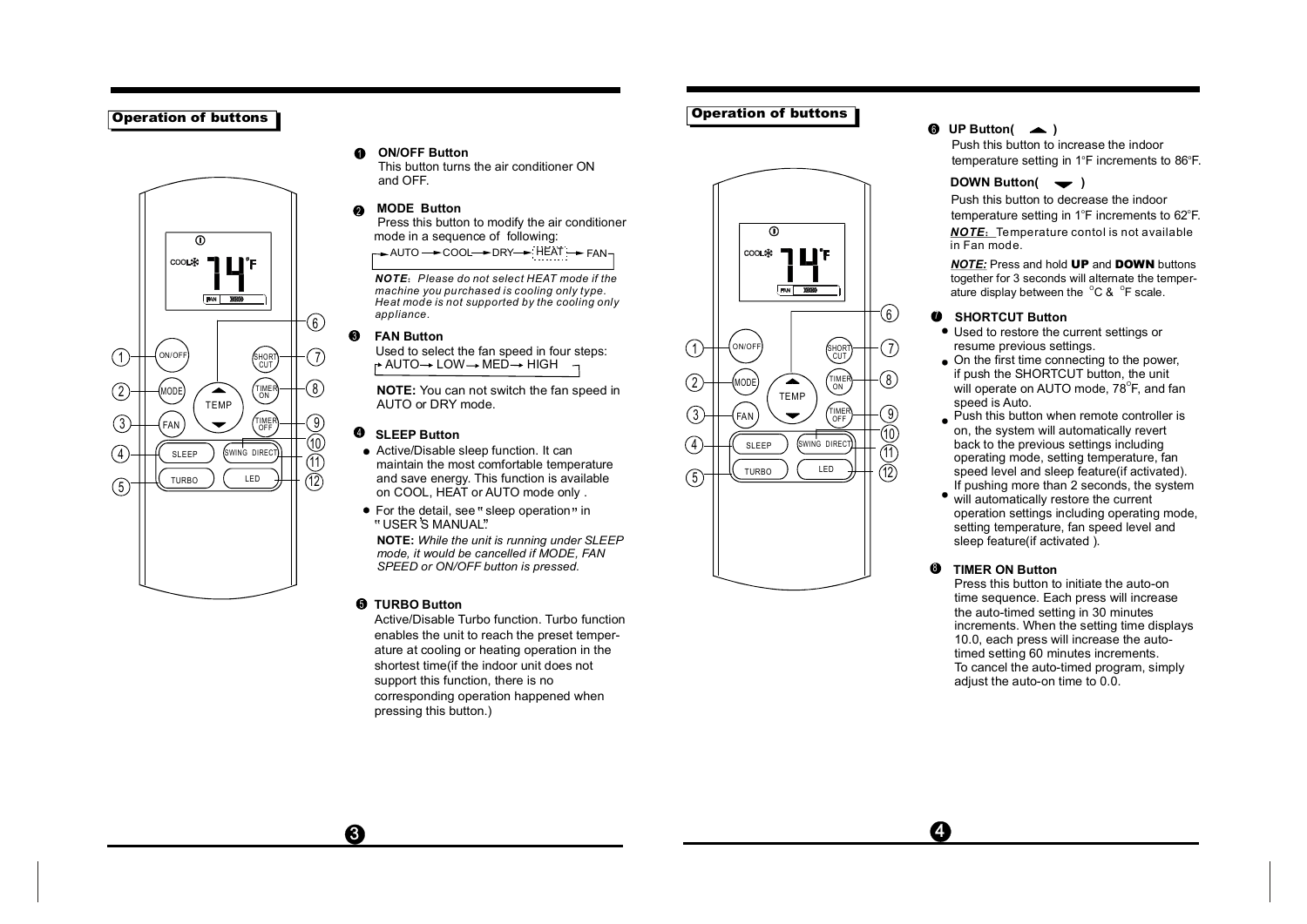# Operation of buttons



# $Q$  TIMER OFF Button

Press this button to initiate the auto-off time sequence. Each press will increase the auto -timed setting in 30 minutes increments. When the setting time displays 10.0, each press will increase the auto-timed setting 60 minutes increments. To cancel the autotimed program, simply adjust the auto-off time to  $0.\overline{0}$ 

# 10 **SWING Button**

Used to stop or start horizontal louver auto swing feature.

**DIRECT Button**<br>Used to change the louver movement and set the desired up/down air flow direction. The louver changes  $6^\circ$  in angle for each press.

# 12 **LED Button**

Disable/Active indoor screen Display. When pushing the button, the indoor screen display is cleared, press it again to light the display.

# Indicators on LCD

Information are displayed when the remote controller is powered up.



| AUTO <del>C</del>           | соо∟ *≵                                                                      |           | DRY <b>A</b> |  |  |  |
|-----------------------------|------------------------------------------------------------------------------|-----------|--------------|--|--|--|
|                             | <b>FAN</b>                                                                   | ଛা        |              |  |  |  |
| Ç                           | Displayed when data transmitted.                                             |           |              |  |  |  |
| ⓪                           | Displayed when remote controller is ON.                                      |           |              |  |  |  |
| ∍                           | Battery display(low battery detection)                                       |           |              |  |  |  |
| ECO                         | Not available for this unit                                                  |           |              |  |  |  |
| ON L                        | Displayed when TIMER ON time is set.                                         |           |              |  |  |  |
| <b>D</b> OFF                | Displayed when TIMER OFF time is set.                                        |           |              |  |  |  |
|                             | Show set temperature or room<br>temperature, or time under TIMER<br>setting. |           |              |  |  |  |
| ن                           | Displayed in Sleep Mode operation.                                           |           |              |  |  |  |
| 0                           | Not available for this unit                                                  |           |              |  |  |  |
|                             | Not available for this unit                                                  |           |              |  |  |  |
| Á                           | Not available for this unit                                                  |           |              |  |  |  |
| <b>Fan speed indication</b> |                                                                              |           |              |  |  |  |
| FAN                         | XX)                                                                          | Low speed |              |  |  |  |
| <b>FAN</b>                  | 333333                                                                       |           | Medium speed |  |  |  |

Mode display

FAN **XXXXXXXX** High speed **FAN** 

AUTO Auto fan speed

## **Note:**

*All indicators shown in the figure are for the purpose of clear presentation. But during the actual operation only the relative functional signs are shown on the display window.*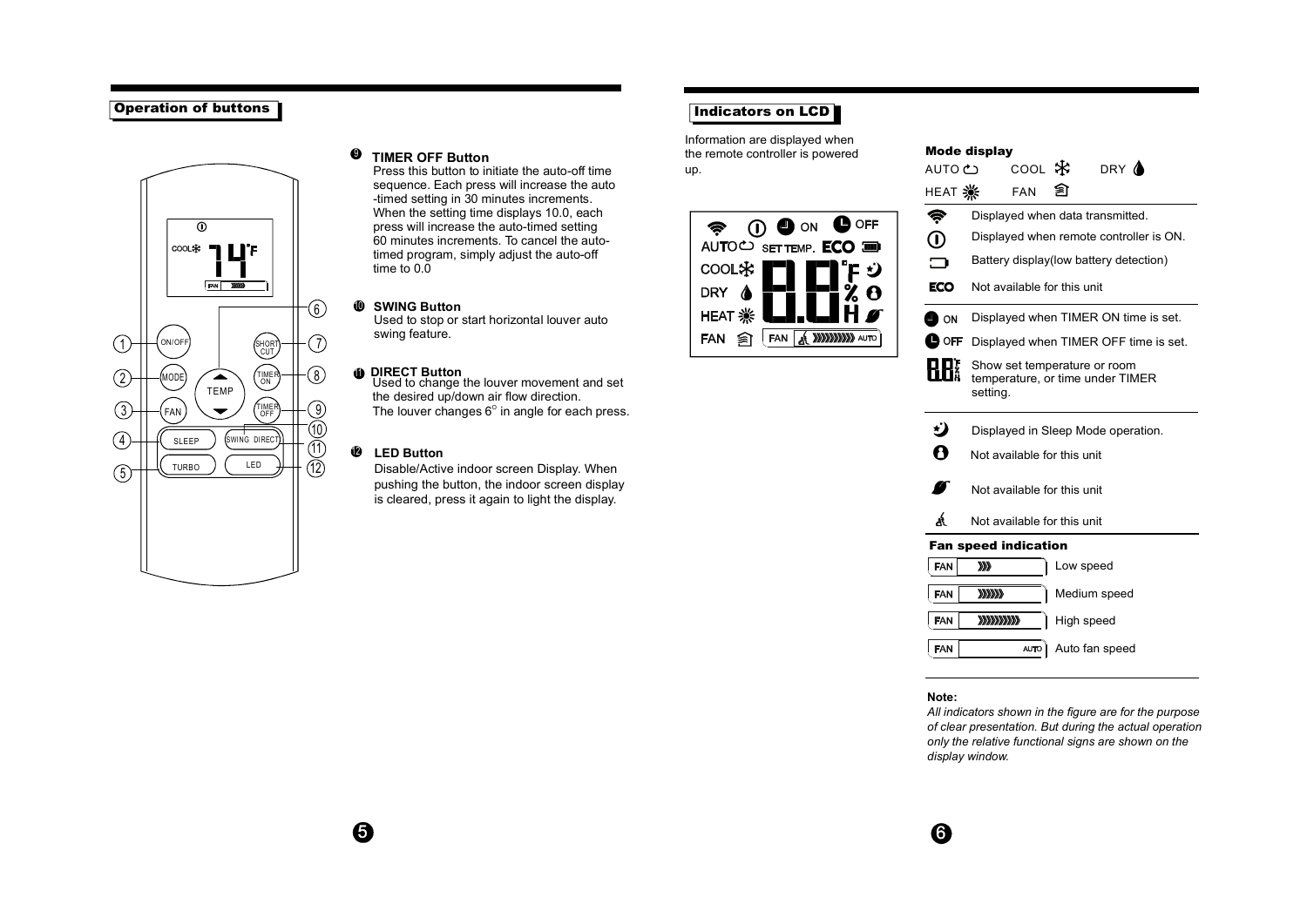# How to use the buttons





## Auto operation

1. Press the **MODE** button to select Auto. Ensure the unit is plugged in and power is available. The OPERATION indicator on the display panel of the indoor unit starts flashing.

- 2. Press the **UP/DOWN** button to set the desired temperature. The temperature can be set within a range of 62 $^{\circ}$ F $\sim$  86 $^{\circ}$ F in 1 $^{\circ}$ F increments.
- 3. Press the **ON/OFF** button to start the air conditioner.

# *NOTE*

- *1. In the Auto mode, the air conditioner can logically choose the mode of Cooling, Fan, and Heating by sensing the difference between the actual ambient room temperature and the setting temperature on the remote controller.*
- *2. In the Auto mode, you can not switch the fan speed.* SLEEP SLEEP SWING DIRECT SWING DIRECT *It has already been automatically controlled.*
- TURBO )  $\left($  LED ) || 3. If the Auto mode is not comfortable for you , the  $\left| \right|$  ( $\left($  TURBO )  $\left($  LED *desired mode can be selected manually.*

# Cooling /Heating/Fan operation

Ensure the unit is plugged in and power is available.

- **MODE** 1. Press the button to select COOL, HEAT(cooling & heating models only) or FAN mode.
- 2. Press the **UP/DOWN** buttons to set the desired temperature. The temperature can be set within a range of 62 $^{\circ}$ F $\sim$  86 $^{\circ}$ F in 1 $^{\circ}$ F increments.
- 3. Press the **FAN** button to select the fan speed in four steps- Auto, Low, Med,or High.
- 4. Press the **ON/OFF** button to start the air conditioner.

# *NOTE*

 $\boldsymbol{a}$ 

*In the FAN mode, the setting temperature is not displayed in the remote controller and you are not able to control the room temperature either. In this case, only step 1, 3 and 4 may be performed.*

# How to use the buttons



# Dehumidifying operation

1. Press the **MODE** button to select DRY mode. Ensure the unit is plugged in and power is available. The OPERATION indicator on the display panel of the indoor unit starts flashing.

- 2. Press the **UP/DOWN** buttons to set the desired temperature. The temperature can be set within a range of 62 $^{\circ}$ F $\sim$  86 $^{\circ}$ F in  $1^{\circ}$ F increments.
- 3. Press the **ON/OFF** button to start the air conditioner.

# *NOTE*

0

*In the Dehumidifying mode, you can not switch the fan speed. It has already been automatically controlled.*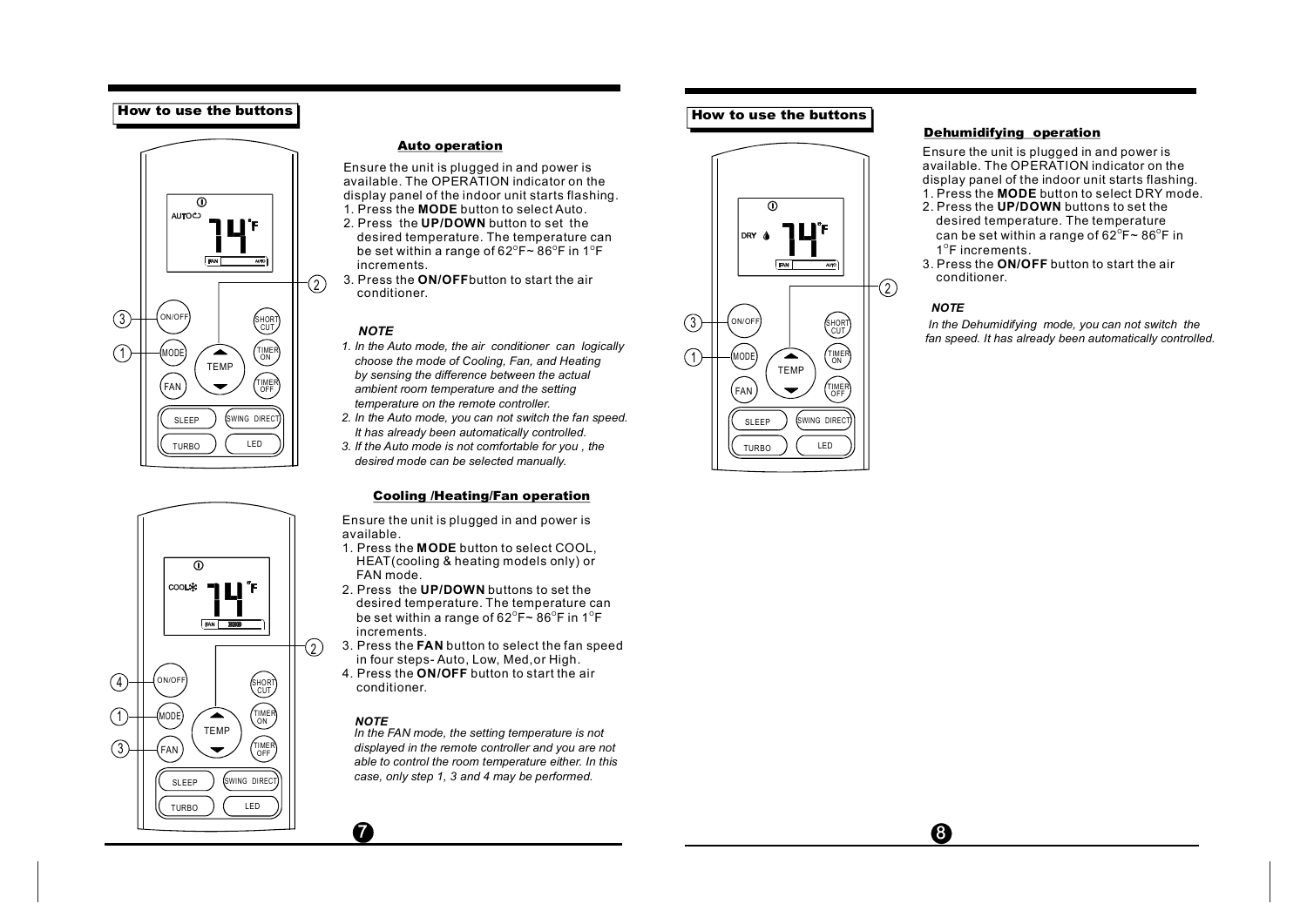

# Timer operation

Press the TIMER ON button can set the auto-on time of the unit. Press the TIMER OFF button can set the auto-off time of the unit.

## **To set the Auto-on time.**

- 1. Press the TIMER ON button. The remote controller shows TIMER ON, the last Auto-on setting time and the signal "H" will be shown on the LCD display area. Now it is ready to reset the Auto-on time to START the operation.
- 2. Push the TIMER ON button again to set desired Auto-on time. Each time you press the button, the time increases by half an hour between 0 and 10 hours and by one hour between 10 and 24 hours.
- 3. After setting the TIMER ON ,there will be a one second delay before the remote controller transmits the signal to the air conditioner. Then, after approximately another 2 seconds, the signal "h" will disappear and the set temperature will re-appear on the LCD display window.

# **To set the Auto-off time.**

 $\boldsymbol{\Theta}$ 

- 1. Press the TIMER OFF button. The remote controller shows TIMER OFF, the last Auto-off setting time and the signal "H" will be shown on the LCD display area. Now it is ready to reset the Auto-off time to stop the operation.
- 2. Push the TIMER OFF button again to set desired Auto-off time. Each time you press the button, the time increases by half an hour between 0 and 10 hours and by one hour between 10 and 24 hours.
- 3. After setting the TIMER OFF ,there will be a one second delay before the remote controller transmits the signal to the air conditioner. Then, after approximately another 2 seconds, the signal "H " will disappear and the set temperature will re-appear on the LCD display window.

# **A** CAUTION

- When you select the timer operation, the remote controller automatically transmits the timer signal to the indoor unit for the specified time. Therefore, keep the remote controller in a location where it can transmit the signal to the indoor unit properly.
- The effective operation time set by the remote controller for the timer function is limited to the following settings: 0.5, 1.0, 1.5, 2.0, 2.5, 3.0, 3.5, 4.0, 4.5, 5.0, 5.5, 6.0, 6.5, 7.0, 7.5, 8.0, 8.5, 9.0, 9.5, 10, 11, 12, 13, 14, 15,16,17, 18, 19, 20, 21, 22, 23 and 24.

# Example of timer setting





# **TIMER ON**

**(Auto-on Operation)**

The TIMER ON feature is useful when you want the unit to turn on automatically before you return home. The air conditioner will automatically start operating at the set time.

# **Example:**

 $\bf \Phi$ 

To start the air conditioner in 6 hours.

- 1. Press the TIMER ON button, the last setting of starting operation time and the signal "H" will show on the display area.
- 2. Press the TIMER ON button to display "6.0H " on the TIMER ON display of the remote controller.
- 3. Wait for 3 seconds and the digital display area will show the temperature again. The "TIMER ON" indicator remains on and this function is activated.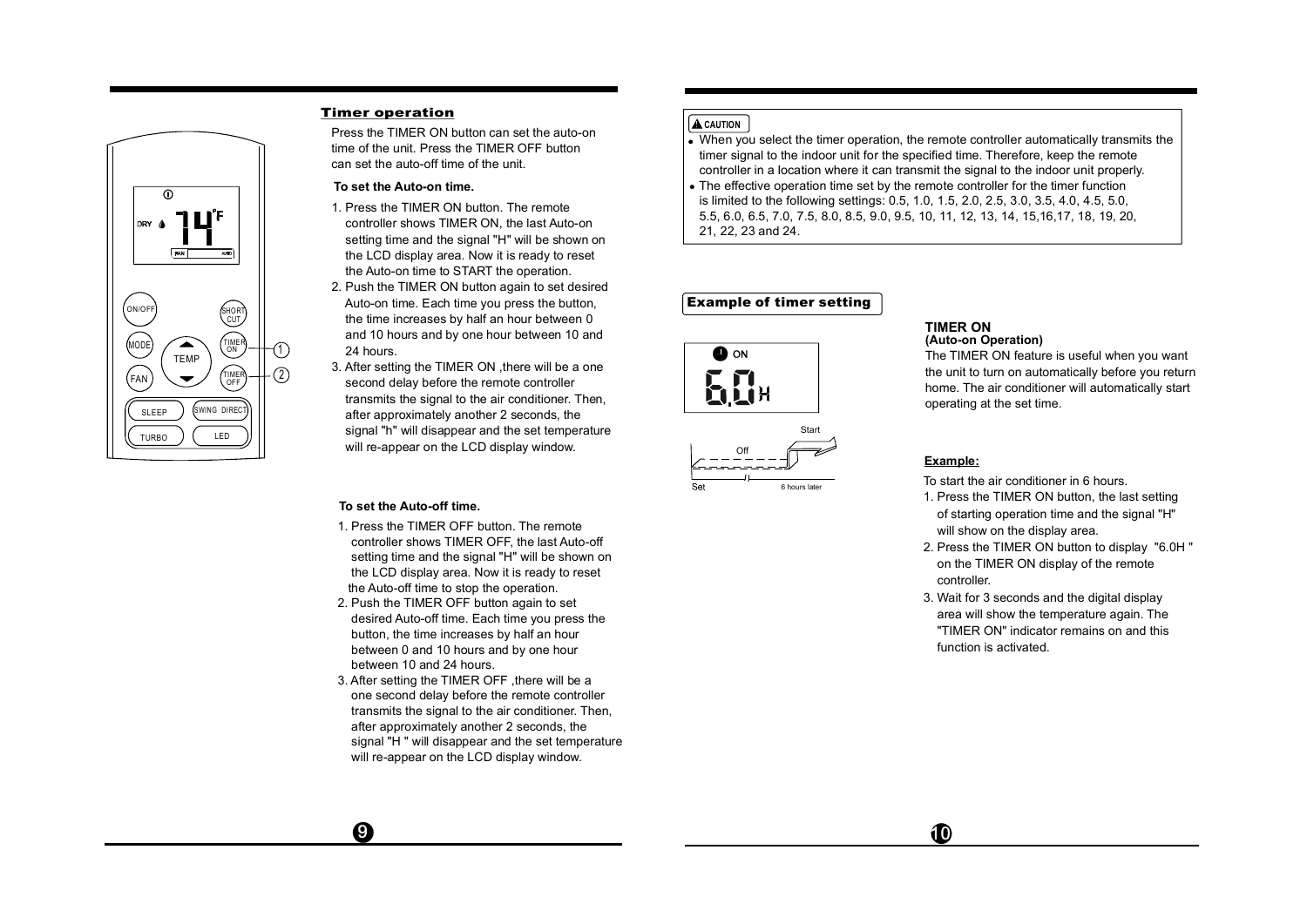



## **(Auto-off Operation) TIMER OFF**

The TIMER OFF feature is useful when you want the unit to turn off automatically after you go to bed. The air conditioner will stop automatically at the set time.

# **Example:**

- To stop the air conditioner in 10 hours.
- 1. Press the TIMER OFF button, the last setting of stopping operation time and the signal "H" will show on the display area.
- 2. Press the TIMER OFF button to display "10H " on the TIMER OFF display of the remote controller.
- 3. Wait for 3 seconds and the digital display area will show the temperature again. The "TIMER OFF" indicator remains on and this function is activated.

# **COMBINED TIMER**

TIMER OFF  $\rightarrow$  TIMER ON  $(On \rightarrow Stop \rightarrow Start operation)$ 

(Setting both ON and OFF timers simultaneously)

This feature is useful when you want to stop the air

**OO** ON **OOFF** 

conditioner after you go to bed, and start it again in the morning when you wake up or when you return home.



# **Example:**

4

To stop the air conditioner 2 hours after setting and start it again 10 hours after setting.

- 1. Press the TIMER OFF button.
- 2. Press the TIMER OFF button again to display 2.0H on the TIMER OFF display.
- 3. Press the TIMER ON button.
- 4. Press the TIMER ON button again to display 10H on the TIMER ON display .
- 5. Wait for 3 seconds and the digital display area will show the temperature again. The "TIMER ON OFF" indicator remains on and this function is activated.





TIMER ON  $\rightarrow$  TIMER OFF (Off  $\rightarrow$  Start  $\rightarrow$  Stop operation) This feature is useful when you want to start the air conditioner before you wake up and stop it after you leave the house.

# **Example:**

To start the air conditioner 2 hours after setting, and stop it 5 hours after setting.

- 1. Press the TIMER ON button.
- 2. Press the TIMER ON button again to display 2.0H on the TIMER ON display.
- 3. Press the TIMER OFF button.
- 4. Press the TIMER OFF button again to display 5.0H on the TIMER OFF display .
- 5. Wait for 3 seconds and the digital display area will show the temperature again. The "TIMER ON & TIMER OFF" indicator remains on and this function is activated.

# Handling the remote controller





# Location of the remote controller.

Use the remote controller within a distance of 8 meters from the appliance, pointing it towards the receiver. Reception is confirmed by a beep.

# **ACAUTIONS**

- The air conditioner will not operate if curtains, doors or other materials block the signals from the remote controller to the indoor unit.
- Prevent any liquid from falling into the remote controller. Do not expose the remote controller to direct sunlight or heat.
- If the infrared signal receiver on the indoor unit is exposed to direct sunlight, the air conditioner may not function properly. Use curtains to prevent the sunlight from falling on the receiver.
- If other electrical appliances react to the remote controller, either move these appliances or consult your local dealer.
- Do not drop the remote controller. Handle with  $e$  care.
- Do not place heavy objects on the remote controller, or step on it.